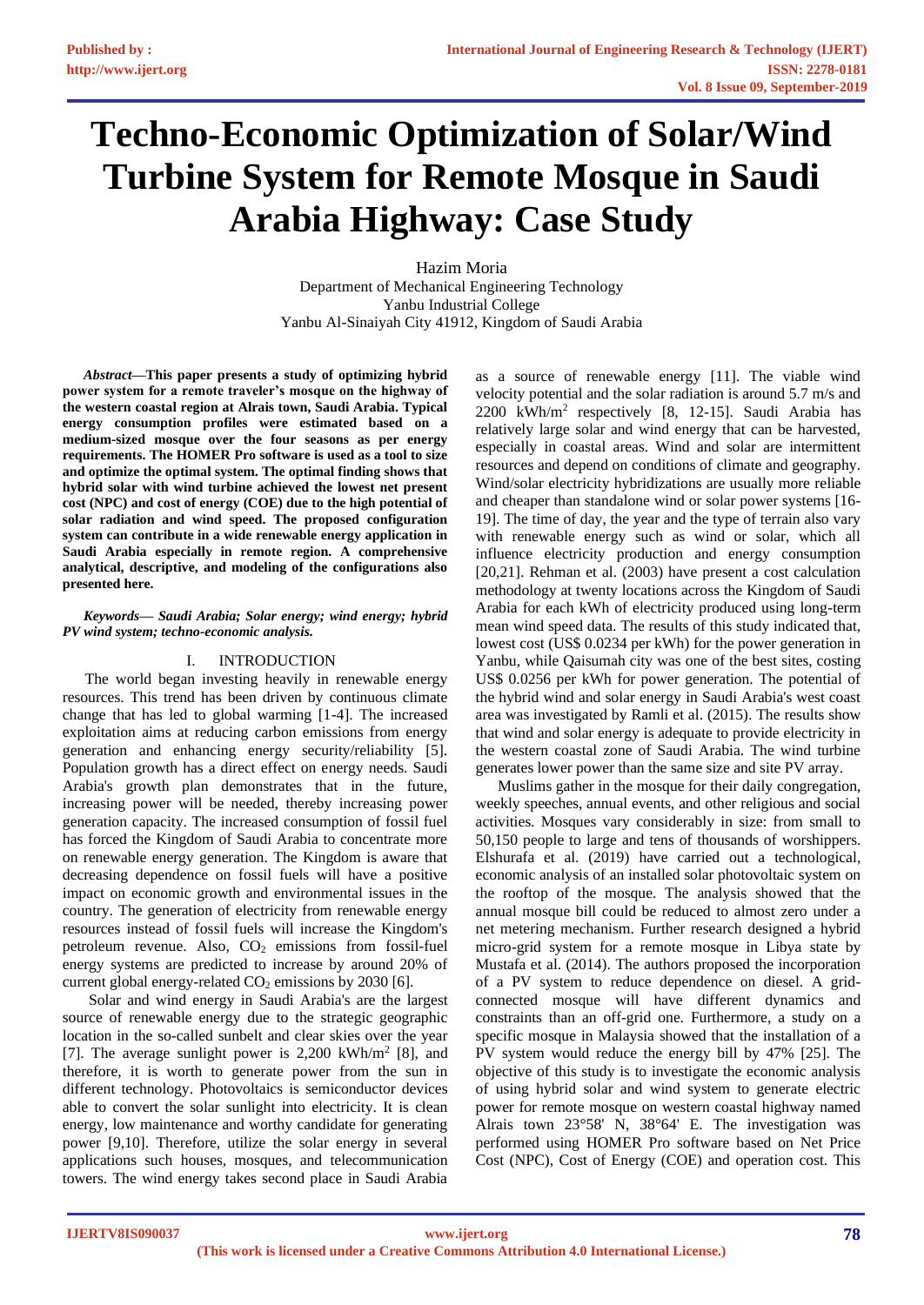study will contribute widely to the development of Saudi Arabia's renewable energy system.

#### II. SITE STUDY

The proposed project is travelers' mosque in Alrais allocated on the western coastal highway 50 Km from Yanbu towards Jeddah, Saudi Arabia. The latitude and longitude of the allocated mosque are 23°58' N, 38°64' E, respectively (Figure 1). The summer climate is long, sweltering, muggy and dry; the winters are short, comfortable, dry and windy; and the weather is mostly clear throughout the year. The temperature typically ranges between 15 °C and 39 °C throughout the year and is rarely less than  $11 \degree C$  or above 43 °C. The hot season lasts 4.9 months, with an average daily high temperature above 36 °C, from May 15 to October 10. August 22, with an average high of 43  $\degree$ C and a low of 27  $\degree$ C, is the hottest day of the year. The cold season lasts 2.8 months, with an average daily high temperature below 29 °C, from December 11 to March 4. January 21 is the coldest day of the year, with an average 15 °C low and 27 °C high. The importance of the proposed location is considered to have more payers due passing the Meqqat to Makkah and high number of people who are working at industries in Yanbu. Hence, extending the grid to this site is not an economical choice, as the energy required is minimal, which increases the Kw/h cost. As an alternative, this study will investigate the available hybrid off-grid renewable energy.



Fig. 1. Site location of the proposed mosque

#### III. METHODOLOGY

HOMER Pro is a software developed by the Laboratory of US National Renewable Energy. It is used for designing and evaluating the configurations for on-grid and off-grid power systems for remote, standalone, and distributed generating forms technically and financially. It is also a model of optimization that simulates and sorts of varied configurations of energy sources systems based on NPC. The software, however, evaluates the technical feasibility of the energy source system whether it can fulfill electric and thermal loads and other limitations of the user. Also, it evaluates the system's NPC, which is the cost of the installation and operation of the system for the entire system lifetime.

HOMER Pro model all system configurations by simulating its process for an hourly period of one year. HOMER Pro designs each system configuration by simulating its operation for one year in an hourly time step. The renewable energy available is calculated and compared to the required electricity, where the energy supply system is estimated to satisfy demand. Any excess electricity then expanded to other secondary requirements. Although the 1-hour time step by HOMER Pro is small enough to record the largest statistical variability in load and fluctuating renewable resources, the calculation does not become excessively slow. Following oneyear calculation, any system restrictions imposed by a user will be evaluated; for example, the fraction of the total electrical demand served or the share of energy generated from renewable sources.

#### IV. HYBRID SYSTEM COMPONENTS MODELLING

#### *A. Components Considered*

Hybrid power system enables various combinations. This benefits in setting up a system based on the available energy resources, costs, and load requirements at any site. A combination of PV, wind turbine, battery and converter (DC to AC) included in this study to meet the mosque load requirements. The hybrid power optimization tool was used in this study to simulate the hybrid system's best size and to meet the specific city demand based on the present minimum net cost. Figure 2 shows the schemas configuration of the hybrid system in this study. The software assumes when calculating the present value of the components that all costs rise at the same rate over the lifetime as the real interest rate rather than the nominal interest rate. This study considers discount rate, inflation rate and annual capacity shortage of 8%, 2%, and 0% during the project lifetime as 25 years.



Fig. 2. Schemas configuration of a hybrid system using HOMER Pro

#### *B. Loads Demand*

The proposed mosque is a simple walled, rectangular wall with a roofed hall of prayer. The rectangle's long side is oriented towards the holy mosque in the city of Makah "kiblah". On a daily and hourly basis, a 20% safety factor has been added to the calculated load estimated to randomize the load profile and make it more realistic. Table 1 shows the number of equipment and electrical loads for the proposed mosque.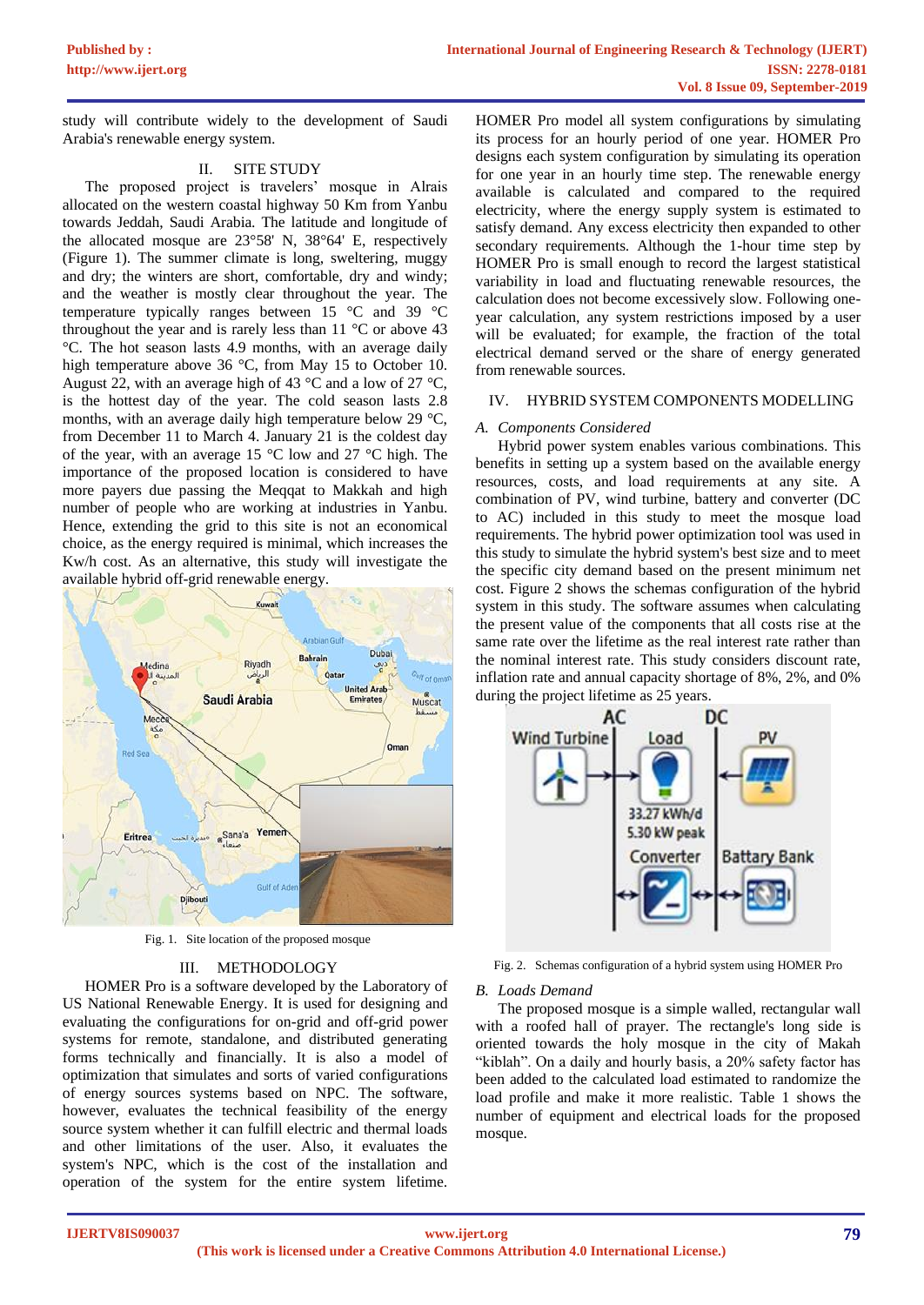### **[Published by :](www.ijert.org)**

| <b>Load Type</b>   | No. of Unit | Max<br>Power, kW | <b>Total Power,</b><br>kW |  |
|--------------------|-------------|------------------|---------------------------|--|
| Fan                | 10          | 0.075            | 0.75                      |  |
| Air Condition      |             | 0.75             | 3.75                      |  |
| Water Pump         |             | 0.55             | 0.55                      |  |
| External lighting  | 16          | 0.02             | 0.40                      |  |
| Internal lighting  | 20          | 0.02             | 0.40                      |  |
| Audio Sound System |             | 0.4              | 0.40                      |  |
| Total              | 6.25        |                  |                           |  |

TABLE I. NUMBER OF EQUIPMENT AND ELECTRICAL LOAD

As shown in Figure 3, the load profile found in this investigation was based on a typical intermittent operation of the mosque use during the daily five prayers "based on Umm-Alqura prayer calendar" and the weather conditions. The average energy consumption and the peak load over the year is 33.27 kWh/day and 5.3 kW respectively. The peak month in August was observed due to high energy consumption by air conditioning and fan. The average maximum and minimum load are assumed to be recorded in August and January as 51.99 and 12.61 kWh/day. It is also found that at 17:00, the highest consumption while the lowest was recorded from 8:00 to 10:00 due to no activities. The annual load factor is 0.26.



Fig. 3. Load needs over the year in four seasons

#### *C. Renewable Resources*

Solar insolation and wind speed data were acquired from solar energy database and NASA surface meteorology. HOMER Pro can use Graham algorithm, latitude, and monthly average values to synthesize hourly solar radiation data for any location over the year. The data generated in this manner will not replicate the area's solar radiation data characteristics perfectly. The average clearness index is 0.683, and the average annual solar insolation in Alrais town is 6.28 kWh /m2/day. Hence, in the summer months, solar radiation is higher than in other months, and thus higher energy output is expected. Figure 4 illustrates the average annual solar radiation and cleanness index in this area.



Fig. 4. Monthly solar radiation profile and clearness index at Alrais town



Fig. 5. Monthly average wind speeds variation over the year at Alrais town



Fig. 6. Density as a function of wind speeds at Alrais town

#### *D. Solar Photovoltaic*

The Photovoltaic panels were selected according to high reliable performance in temperature, humidity, extreme desert, and coastal environments. The details of the technical and economic parameters of the selected PV are shown in Table 2. The Solar decline as the angle from the equator to the center of the Sun varies between  $+23.45^{\circ}$  and  $-23.45^{\circ}$  [26,27].

| <b>Parameter</b>                         | <b>Value and Unit</b>           |  |  |  |
|------------------------------------------|---------------------------------|--|--|--|
| Cell Type                                | Thin-film CdTe                  |  |  |  |
|                                          | semiconductor, up to 216 cells  |  |  |  |
| Model Size                               | 117.5 W                         |  |  |  |
| Efficiency                               | 16.32%                          |  |  |  |
| <b>Derating Factor</b>                   | 90%                             |  |  |  |
| Lifetime                                 | 25 Years                        |  |  |  |
| <b>Temperature Effect Power</b>          | $-0.28$ % per $^{\circ}$ C      |  |  |  |
| Voltage at $P_{\text{max}}$              | 71.2 V                          |  |  |  |
| Current at $P_{max}$                     | 1.65A                           |  |  |  |
| Length $\times$ Width $\times$ Thickness | $1200 \times 600 \times 6.8$ mm |  |  |  |
| Initial Capital Cost                     | 1500 \$/kW                      |  |  |  |
| <b>Replacement Cost</b>                  | 1000 \$/kW                      |  |  |  |
| Operation and Maintenance Cost           | 10 \$/kW/year                   |  |  |  |
| <b>Tracking System</b>                   | No                              |  |  |  |

TABLE II. PV TECHNICAL AND ECONOMIC PARAMETERS

#### *E. Wind Turbine*

The wind turbine was selected according to lowest start-up speed, high efficiency and extreme desert and coastal environments. The details of technical parameters and economic assumptions of the selected wind turbine are shown in Table 3.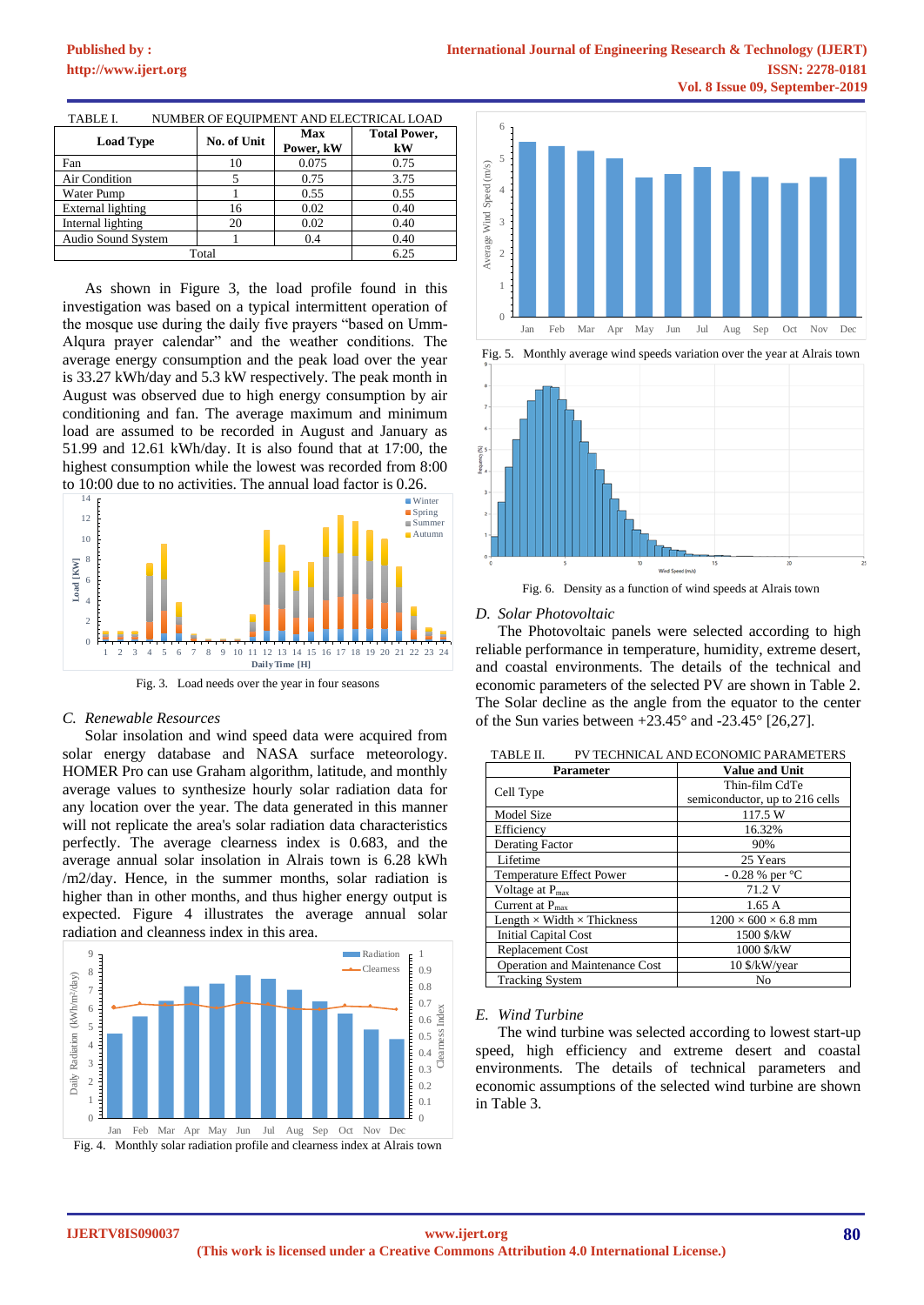| <b>FANAMEIENJ</b>                     |                           |  |  |
|---------------------------------------|---------------------------|--|--|
| Parameter                             | <b>Value and Unit</b>     |  |  |
| <b>Rated Output</b>                   | 5.1 kW                    |  |  |
| Speed Cut in                          | $2.7 \text{ m/s}$ / 6 mph |  |  |
| Number of Blades                      |                           |  |  |
| Voltage                               | 48 V                      |  |  |
| Lifetime                              | 20 Years                  |  |  |
| <b>Initial Capital Cost</b>           | 5000\$                    |  |  |
| <b>Replacement Cost</b>               | 4500\$                    |  |  |
| <b>Operation and Maintenance Cost</b> | $20$ \$/vear              |  |  |

| TABLE III. | WIND TURBINE TECHNICAL AND ECONOMIC |
|------------|-------------------------------------|
|            | <b>DAD AMETEDS</b>                  |

#### *F. Battery Storage*

To fulfill continuous operation, even in the hottest and hardest operating environment, the selected kinetic Battery (EnerSy) delivers exceptional cycle performance in both floating and fast-charging applications. The details of technical and economic parameters of the selected battery are given in Table 4. In this study, the sizing was investigated using HOMER Pro optimizer.

TABLE IV. BATTERY TECHNICAL AND ECONOMIC **DAD AMETEDS** 

| <b>Parameter</b>                      | 1 ANAWIL LEND<br><b>Value and Unit</b> |  |  |
|---------------------------------------|----------------------------------------|--|--|
| Model Type                            | Thin plate pure lead                   |  |  |
| Capital Cost                          | 800 \$/battery                         |  |  |
| <b>Replacement Cost</b>               | 800 \$/battery                         |  |  |
| <b>Operation and Maintenance Cost</b> | 10 \$/battery/year                     |  |  |
| Nominal Voltage                       | 12V                                    |  |  |
| Nominal Capacity                      | 9.16 kWh                               |  |  |
| <b>Maximum Capacity</b>               | 763 Ah                                 |  |  |
| Roundtrip Efficiency                  | 97%                                    |  |  |
| Minimum Battery Life                  | 15 Years                               |  |  |

#### *G. Convertor*

HOMER Pro simulated the power switched between the inverter and generator for every system that operated parallel. The power comes from both the generator and the batteries at the same time. Further details of technical and economic parameters of the selected battery are shown in Table 5.

TABLE V. CONVERTOR TECHNICAL AND ECONOMIC PARAMETERS

| <b>Parameter</b>                      | <b>Value and Unit</b> |  |  |
|---------------------------------------|-----------------------|--|--|
| Capital Cost                          | 300 \$/battery        |  |  |
| <b>Replacement Cost</b>               | 300 \$/battery        |  |  |
| <b>Operation and Maintenance Cost</b> | $0$ \$/battery/year   |  |  |
| <b>Inverter Efficiency</b>            | 95%                   |  |  |
| <b>Inverter Lifetime</b>              | 15 Years              |  |  |
| <b>Rectifier Relative Capacity</b>    | 100%                  |  |  |
| Rectifier Efficiency                  | 95%                   |  |  |

#### V. OPTIMAZIATION RESULTS

The key parameters for this study that are used to evaluate the techno-economic optimization of the selected remote mosque allocated in the central of western coastal region are: NPC, COE, and monthly average electricity production. NPC and LCOE and computes as illustrated in Eq. (1) and (3).

$$
NPC = \frac{C_{ann,to}}{CRF(i,N)} \tag{1}
$$

Where,

 $C_{\text{ann},\text{to}}$  = Total annualized cost, \$;  $CRF(i,N) = Capacity recovery factor;$  $i =$  discount rate;  $N =$  project lifetime.

$$
CRF = \frac{i (1+i)^N}{(1+i)^N - 1}
$$
 (2)

$$
LCOE\left(\frac{\$}{kWh}\right) = \frac{C_{ann, to}}{R_{prim} + R_{def} + R_{tot, grid, sales}}(3)
$$

Where,

 $R_{\text{prim}} =$  Primary load, kWh/yr;  $R_{def} =$  Deferrable load, kWh/yr;  $R_{\text{tot,grid sales}} = \text{Total grid sales}, \text{kWh/yr}$ 

The optimal configuration has the minimum values of renewable resources as shown in Figure 7 compare to other configurations. It involves hybrid of PV/wind turbine/battery and converter. The optimal configuration is consisting of 10 kW panel photovoltaic, 6 kW MPPT, one wind turbine and 8 batteries. The system can generate all loads required based on solar and wind resources as shown in Figure 8.



#### *A. Economic Analysis*

Figure 9 demonstrated the net present cost by component for the optimum configuration in \$ included battery bank, PV, PV dedicated converter, system converter, and wind turbine. The findings revealed that most feasible economically obtained with a minimum total NPC of 35449.35\$ and minimum COE of 0.226 \$/kWh, although the system represents a higher initial capital of 28932\$ and 100% of renewable fraction. The operating cost is estimated to be 504.18 \$/year. The cost summary in \$ included capital, operation, and maintenance, replacement, salvage and resources for the system can be found in Figure 10.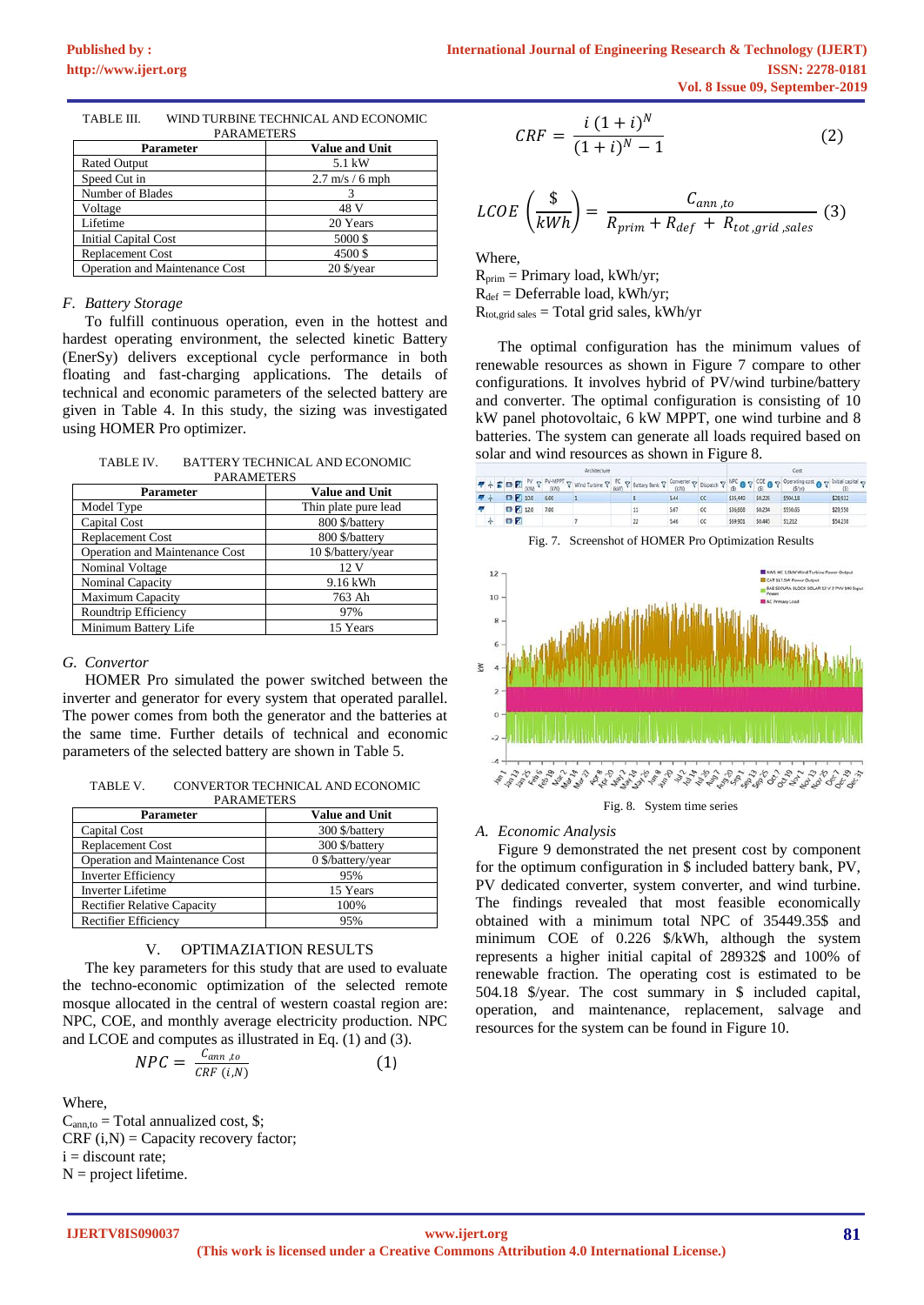## **[Published by :](www.ijert.org)**



Fig. 9. Net present cost of different component for optimum configuration



Fig. 10. Cost summary of different component for optimum configuration

#### *B. Electricity Production*

Figure 11 illustrates the distribution of monthly average electricity produced in MW/h by the solar PV and wind turbine. The uses of PV and wind turbine are 71.7% and 28.3% respectively. Hence, according to obtained results, solar energy is more economical than electrical energy and has also more potential. The battery state of charge over the year as a function of days and months are shown in Figure 12.



Fig. 12. Battery state of charge from PV and wind turbine over the year

The PV system produces output energy only during the sunset. As displayed in Figure 13, the approximate peak sunshine during the summer period is between 6:00 to 18:00 while in winter is to from 8:00 to 17:00. The high air temperature has an impact on the generated power from PV since it reduces the PV panels efficiency. The pattern of wind turbine power output is illustrated in Figure 14.



#### *C. Comparative Analysis*

The detailed comparative analysis of the obtained simulated configurations using renewable power systems and the rating of all the components considered for the analysis are given in Table 5.

#### VI. CONCLUSIONS

Solar and wind energy are an attractive alternative, ample, reliable and clean resource for sustainable development based on the Kingdom and its current energy status and plan. Due to the insufficient and proper mosques and rests on the high ways in Saudi Arabia, this study has investigated the adoption of solar and wind hybrid system. It can be seen from the load profiles that the loads in the summer, autumn and second half of spring are higher than winter due using the air conditioning. Excess electricity can be used in winter and autumn in other applications or sold to the power grid in future in order to reduce energy costs. However, the simulation results revealed that all the renewable resources in each remote mosque configuration promoted energy efficiency and alternatives to fossil fuels and eliminate the emission of greenhouse gases. Results indicate that the most economical and environmental power supply could be generated for the mosque by installing a hybrid of photovoltaic, 6 kW MPPT, wind turbine, eight battery units, and 5.44 kW converters. The NPC from the optimum configuration was found 35449.35\$ and minimum COE of 0.226 \$/kWh, although the system represents a higher initial capital of 28932\$ and 100% of renewable fraction. The operating cost is estimated to be 504.18 \$/year. The result for the cases when the PV or wind turbine operated separately with the same solar and wind resources, the NPC, COE, and MOC has been found higher and not utilizing the renewable resources compared to the optimum case.

#### ACKNOWLEDGMENT

The author owes heartfelt thanks to Professor Dato' Dr. Kamaruzzman bin Sopain, Dr. Ahmed Abdulmula, Dr. Asmaa Soheil Najm for their knowledge, advice and technical assistance in this study.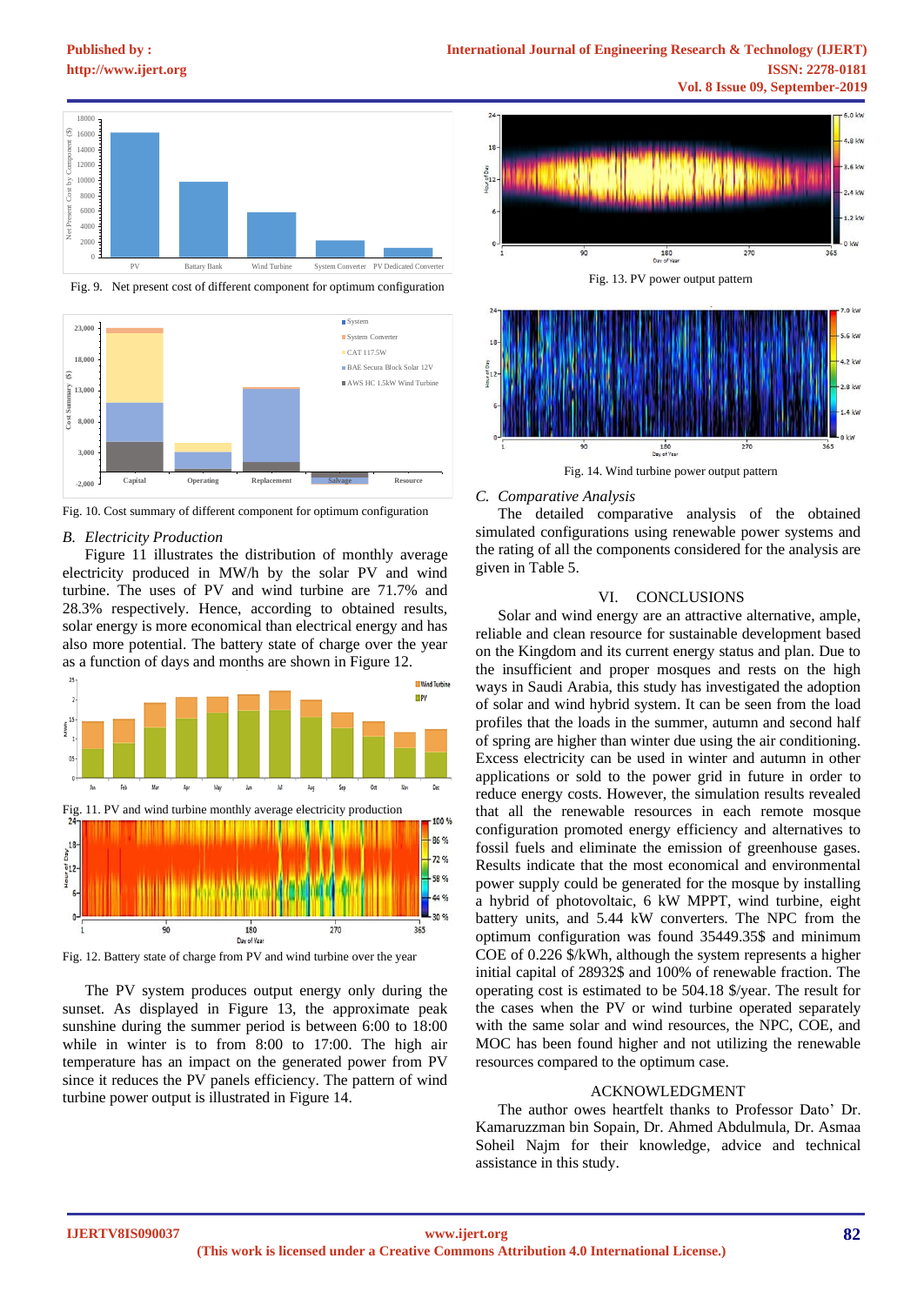|                | COMPARATIVE ANALYSIS OF VARIOUS CONFIGURATIONS OF RENEWABLE SYSTEMS<br>TABLE VI. |                                                                   |                  |                  |                                    |                                       |                  |
|----------------|----------------------------------------------------------------------------------|-------------------------------------------------------------------|------------------|------------------|------------------------------------|---------------------------------------|------------------|
| <b>SN</b>      | <b>Description</b>                                                               | <b>PV/Wind Turbine/Battery/Converter   PV/Battery/Converter  </b> |                  |                  |                                    | <b>Wind Turbine/Battery/Converter</b> |                  |
|                | Architecture                                                                     |                                                                   |                  |                  |                                    |                                       |                  |
| $\mathbf{1}$   | $PV$ ( $kW$ )                                                                    | 10                                                                |                  | 12               |                                    | $\mathbf{0}$                          |                  |
|                | MPPT $(k\overline{W})$                                                           | 6                                                                 |                  | $\overline{7}$   |                                    | $\overline{0}$                        |                  |
|                | No. of Wind Turbine                                                              | $\mathbf{1}$                                                      |                  | $\mathbf{0}$     |                                    | $\overline{7}$                        |                  |
|                | No. of Battery                                                                   | 8                                                                 |                  | 11               |                                    | 22                                    |                  |
|                | Converter (kW)                                                                   | 5.44                                                              |                  | 5.67             |                                    | 5.46                                  |                  |
|                | <b>Emission</b> (kg/Year)                                                        |                                                                   |                  |                  |                                    |                                       |                  |
|                | $\mathbf{0}$<br>Carbon dioxide                                                   |                                                                   |                  | $\mathbf{0}$     |                                    | $\Omega$                              |                  |
|                | Carbon monoxide                                                                  | $\overline{0}$                                                    |                  | $\boldsymbol{0}$ |                                    | $\overline{0}$                        |                  |
| 2              | Unburned hydrocarbon                                                             | $\overline{0}$                                                    |                  | $\mathbf{0}$     |                                    | $\overline{0}$                        |                  |
|                | Particulate matter                                                               |                                                                   |                  |                  |                                    |                                       |                  |
|                | Sulphur dioxide                                                                  | $\mathbf{0}$                                                      |                  | $\mathbf{0}$     |                                    | $\overline{0}$                        |                  |
|                |                                                                                  | $\Omega$                                                          |                  | $\Omega$         |                                    | $\Omega$                              |                  |
|                | Nitrogen oxides                                                                  | $\Omega$                                                          |                  | $\theta$         |                                    | $\Omega$                              |                  |
|                | Production (kWh/year)                                                            | kWh/year                                                          | $\frac{0}{0}$    | kWh/year         | $\mathbf{0}_{\mathbf{0}}^{\prime}$ | kWh/vear                              | $\frac{0}{0}$    |
|                | PV                                                                               | 14966                                                             | 71.7             | 17816            | 100                                | $\overline{0}$                        | $\mathbf{0}$     |
|                | Wind turbine                                                                     | 5913                                                              | 28.3             | $\mathbf{0}$     | $\overline{0}$                     | 41391                                 | 100              |
|                | <b>AC Primary Load</b>                                                           | 12143                                                             | 100              | 12138            | 100                                | 12140                                 | 100              |
|                | DC Primary Load                                                                  | $\Omega$                                                          | $\mathbf{0}$     | $\mathbf{0}$     | $\mathbf{0}$                       | $\mathbf{0}$                          | $\mathbf{0}$     |
| 3              | Deferrable Load                                                                  | $\Omega$                                                          | $\Omega$         | $\Omega$         | $\theta$                           | $\theta$                              | $\overline{0}$   |
|                | Excess electricity                                                               | 8086                                                              | 38.7             | 4824             | 27.1                               | 28720                                 | 69.4             |
|                | Unmet load kW h/yea                                                              | 0.745                                                             | 0.00610          | 5.23             | 0.0431                             | 3.21                                  | 0.0265           |
|                | Capacity shortage                                                                | 11.7                                                              | 0.0961           | 11.9             | 0.0976                             | 11.9                                  | 0.0979           |
|                | Renewable Fraction %                                                             | 100                                                               |                  | 100              |                                    | 100                                   |                  |
|                | Max. Renew. Penetration %                                                        | 15.232                                                            |                  | 9.332            |                                    | 50.634                                |                  |
|                | $Cost($ \$)                                                                      |                                                                   |                  |                  |                                    |                                       |                  |
|                | Total net present cost                                                           | 35449.35                                                          |                  | 36668.48         |                                    | 69901.34                              |                  |
| $\overline{4}$ | Levelized cost of energy                                                         | 0.2258                                                            |                  | 0.2337           |                                    | 0.4454                                |                  |
|                | Operating cost                                                                   | 504.18                                                            |                  | 550.65           |                                    | 1211.59                               |                  |
|                | <b>System Converter</b>                                                          | <b>Inverter</b>                                                   | <b>Rectifier</b> | <b>Inverter</b>  | Rectifier                          | <b>Inverter</b>                       | <b>Rectifier</b> |
|                | Capacity (kW)                                                                    | 5.44                                                              | 5.44             | 5.67             | 5.67                               | 5.46                                  | 5.46             |
|                | Mean output (kW)                                                                 | 0.975                                                             | 0.0827           | 1.39             | $\Omega$                           | 0.426                                 | 0.463            |
|                | Minimum output (kW)                                                              | $\Omega$                                                          | $\overline{0}$   | 0.0750           | $\mathbf{0}$                       | $\overline{0}$                        | $\mathbf{0}$     |
|                | Maximum output (kW)                                                              | 5.30                                                              | 4.83             | 5.30             | $\overline{0}$                     | 5.30                                  | 5.46             |
| 5              | Capacity factor (%)                                                              | 17.9%                                                             | 1.52%            | 24.5             | $\overline{0}$                     | 7.81                                  | 8.47             |
|                | Hours of operation (hrs/year)                                                    | 5887                                                              | 1816             | 8760             | $\overline{0}$                     | 2957                                  | 5788             |
|                | Energy out (kWh/year)                                                            | 8537                                                              | 725              | 12138            | $\overline{0}$                     | 3735                                  | 4053             |
|                | Energy in (kWh/year)                                                             | 8987                                                              | 763              | 12777            | $\boldsymbol{0}$                   | 3932                                  | 4266             |
|                | Losses (kWh/year)                                                                | 449                                                               | 38.1             | 639              | $\overline{0}$                     | 197                                   | 213              |
|                | <b>Battery</b>                                                                   |                                                                   |                  |                  |                                    |                                       |                  |
|                | Bus voltage (V)                                                                  | 12                                                                |                  | 12               |                                    | 12                                    |                  |
|                | Energy in (kWh/year)                                                             | 5542                                                              |                  | 7,452            |                                    | 4.053                                 |                  |
| 6              |                                                                                  |                                                                   |                  |                  |                                    | 3,932                                 |                  |
|                | Energy out (kWh/year)                                                            | 5379                                                              |                  | 7,236            |                                    |                                       |                  |
|                | Storage depletion (kWh/year)                                                     | 3.27                                                              |                  | 8.45             |                                    | 0.00160                               |                  |
|                | Losses (kWh/year)                                                                | 166                                                               |                  | 224              |                                    | 122                                   |                  |
|                | Annual throughput (kWh/year)                                                     | 5461                                                              |                  | 7,347            |                                    | 3,992                                 |                  |
|                | Expected life (Year)                                                             | 14.3                                                              |                  | 14.6             |                                    | 15                                    |                  |

### **REFERENCES**

- [1] Ramli, M. A., Hiendro, A., & Twaha, S. (2015). Economic analysis of PV/diesel hybrid system with flywheel energy storage. Renewable Energy, 78, 398-405.
- [2] Qudrat-Ullah, H., & Kayal, A. A. (2019). Introduction: Climate Change and Energy Dynamics in the Middle East. In Climate Change and Energy Dynamics in the Middle East (pp. 3-13). Springer, Cham.
- [3] Hearps, P., & Cossar-Gilbert, S. (2019). Climate Change and Inequality: An Energy Revolution. Future, 21, 664.
- [4] Goldthau, A., Westphal, K., Bazilian, M., & Bradshaw, M. (2019). Model and manage the changing geopolitics of energy.
- [5] Al-Mansour, F., Sucic, B., & Pusnik, M. (2014). Challenges and prospects of electricity production from renewable energy sources in Slovenia. Energy, 77, 73-81.
- [6] Kuramochi, T., Ramírez, A., Turkenburg, W., & Faaij, A. (2013). Techno-economic prospects for CO2 capture from distributed energy systems. Renewable and Sustainable Energy Reviews, 19, 328-347.
- [7] El Khashab, H., & Al Ghamedi, M. (2015). Comparison between hybrid renewable energy systems in Saudi Arabia. Journal of Electrical Systems and Information Technology, 2(1), 111-119.
- [8] Alawaji, S. H. (2001). Evaluation of solar energy research and its applications in Saudi Arabia—20 years of experience. Renewable and Sustainable Energy Reviews, 5(1), 59-77.
- [9] Dorf, R. C. (1981). Energy factbook.[includes glossary].
- [10] Alsharif, M. H. (2017). Optimization design and economic analysis of energy management strategy based on photovoltaic/energy storage for heterogeneous cellular networks using the HOMER model. Solar Energy, 147, 133-150.
- [11] Aljarboua, Z. (2009). The national energy strategy for Saudi Arabia. World Academy of Science, Engineering and Technology, 57(3), 472- 481.
- [12] Mahbub, A. M., Rehman, S., Meyer, J., & Al-Hadhrami, L. M. (2011, November). Wind speed and power characteristics at different heights for a wind data collection tower in Saudi Arabia. In World Renewable Energy Congress-Sweden; 8-13 May; 2011; Linköping; Sweden (No. 057, pp. 4082-4089). Linköping University Electronic Press.